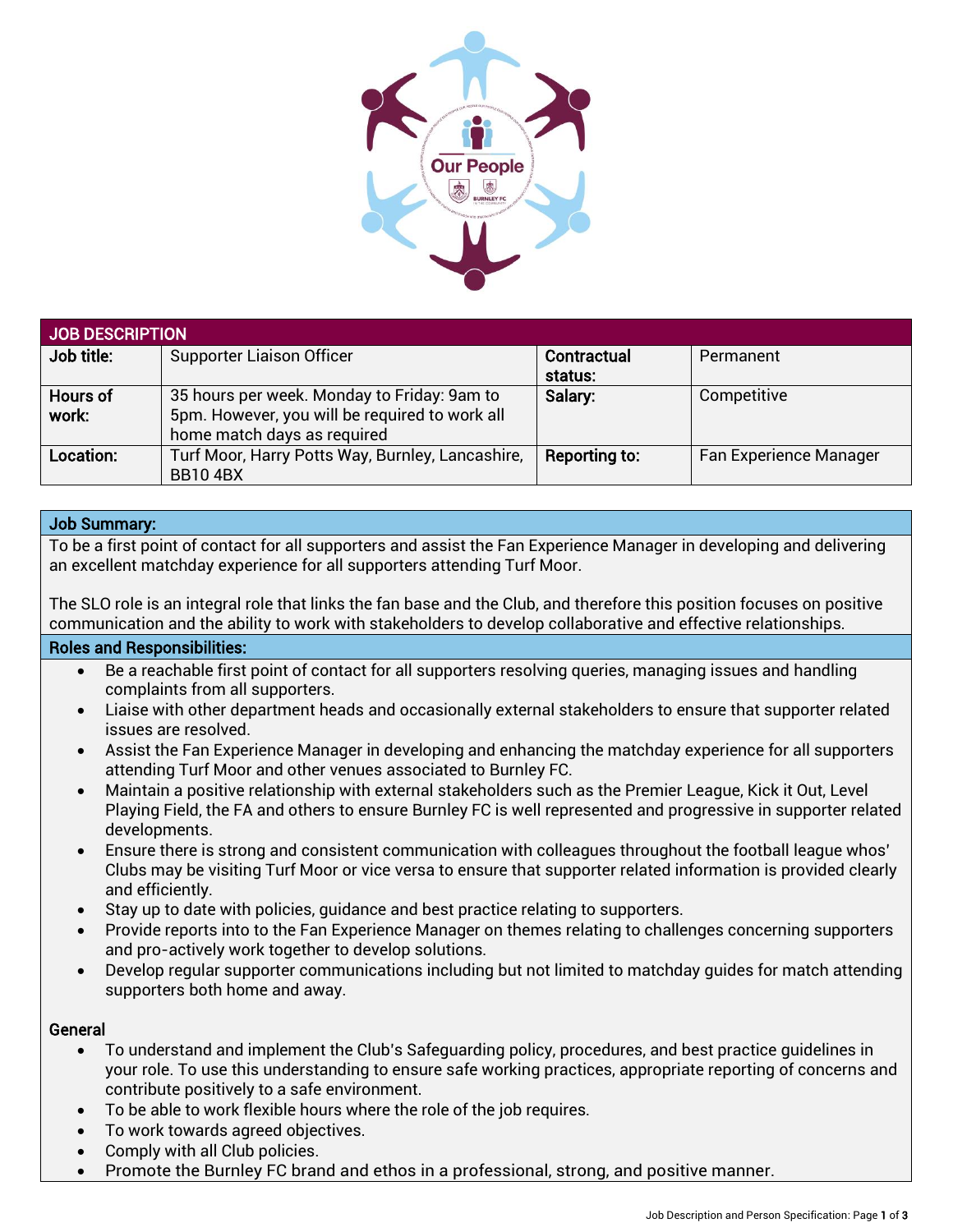

- Work alongside other team members to support in other areas of the organisation as and when required to promote best practice.
- Hold a commitment to equality and diversity in the workplace.
- Willingness to attend training courses to enhance own professional development.
- Always demonstrate the Club's values.
- This job description is issued as a guideline to assist you in your duties and is not exhaustive. You may, on occasions, be required to undertake additional or other duties within the context of this job description.

| <b>PERSON SPECIFICATION</b>              |                                                                                                                                                                                                                                                                                                                                                                                                                                                                                                                                                                                                                                                                                                            |                                                                                                                                                                 |  |  |
|------------------------------------------|------------------------------------------------------------------------------------------------------------------------------------------------------------------------------------------------------------------------------------------------------------------------------------------------------------------------------------------------------------------------------------------------------------------------------------------------------------------------------------------------------------------------------------------------------------------------------------------------------------------------------------------------------------------------------------------------------------|-----------------------------------------------------------------------------------------------------------------------------------------------------------------|--|--|
| <b>CRITERIA</b>                          | <b>ESSENTIAL</b>                                                                                                                                                                                                                                                                                                                                                                                                                                                                                                                                                                                                                                                                                           | <b>DESIRABLE</b>                                                                                                                                                |  |  |
| <b>QUALIFICATIONS</b>                    | GCSE English in a minimum of Grade B/5 or<br>$\bullet$<br>equivalent.<br>A recognised qualification in Customer<br>$\bullet$<br>Service or equivalent.                                                                                                                                                                                                                                                                                                                                                                                                                                                                                                                                                     | Degree in Business or an<br>$\bullet$<br>equivalent level qualification.<br>A positive attitude towards<br>professional development and<br>their own learning.  |  |  |
| <b>EXPERIENCE &amp;</b><br><b>SKILLS</b> | Experience of working in a customer facing /<br>$\bullet$<br>communications role or similar.<br>Excellent customer service skills.<br>$\bullet$<br>Proficient in the use of telephone handling<br>$\bullet$<br>systems.<br>Proven conflict resolution skills.<br>$\bullet$<br>Excellent verbal communicator with the ability to<br>$\bullet$<br>communicate with all stakeholders.<br>Excellent and concise written skills.<br>$\bullet$<br>Time management skills to be able to plan and<br>$\bullet$<br>regulate workload including the ability to<br>prioritise demands and thrive under pressure.<br>Excellent IT skills including intermediate abilities<br>$\bullet$<br>in all MS Office programmes. | Experience of working with<br>supporters.<br>Experience using a CRM<br>system.<br>Experience of working in a<br>$\bullet$<br>professional sport<br>environment. |  |  |
| PERSONAL<br><b>QUALITIES</b>             | An organised and efficient approach to work.<br>$\bullet$<br>Flexible, helpful, and responsive.<br>$\bullet$<br>Resilient and calming personality with the ability<br>$\bullet$<br>to de-escalate and maintain professional<br>conduct in stress and conflict situations.<br>Ability to work within a team and foster good<br>$\bullet$<br>working relationships.<br>Willingness to have a full DBS check.<br>$\bullet$<br>Meticulous standards.<br>$\bullet$<br>A friendly, positive 'can do' and courteous<br>$\bullet$<br>attitude.<br>Displays no prejudice when working with others.                                                                                                                  |                                                                                                                                                                 |  |  |